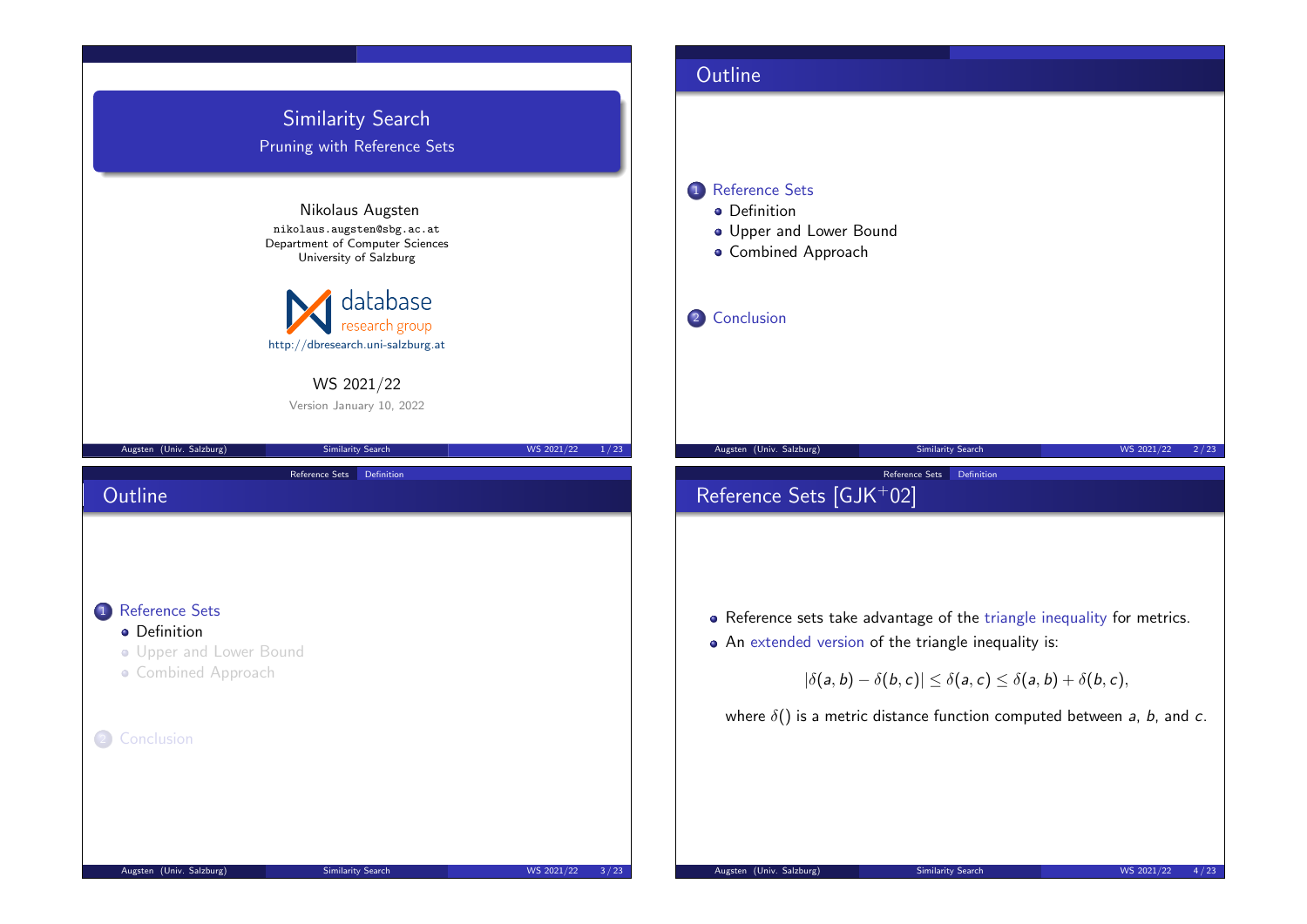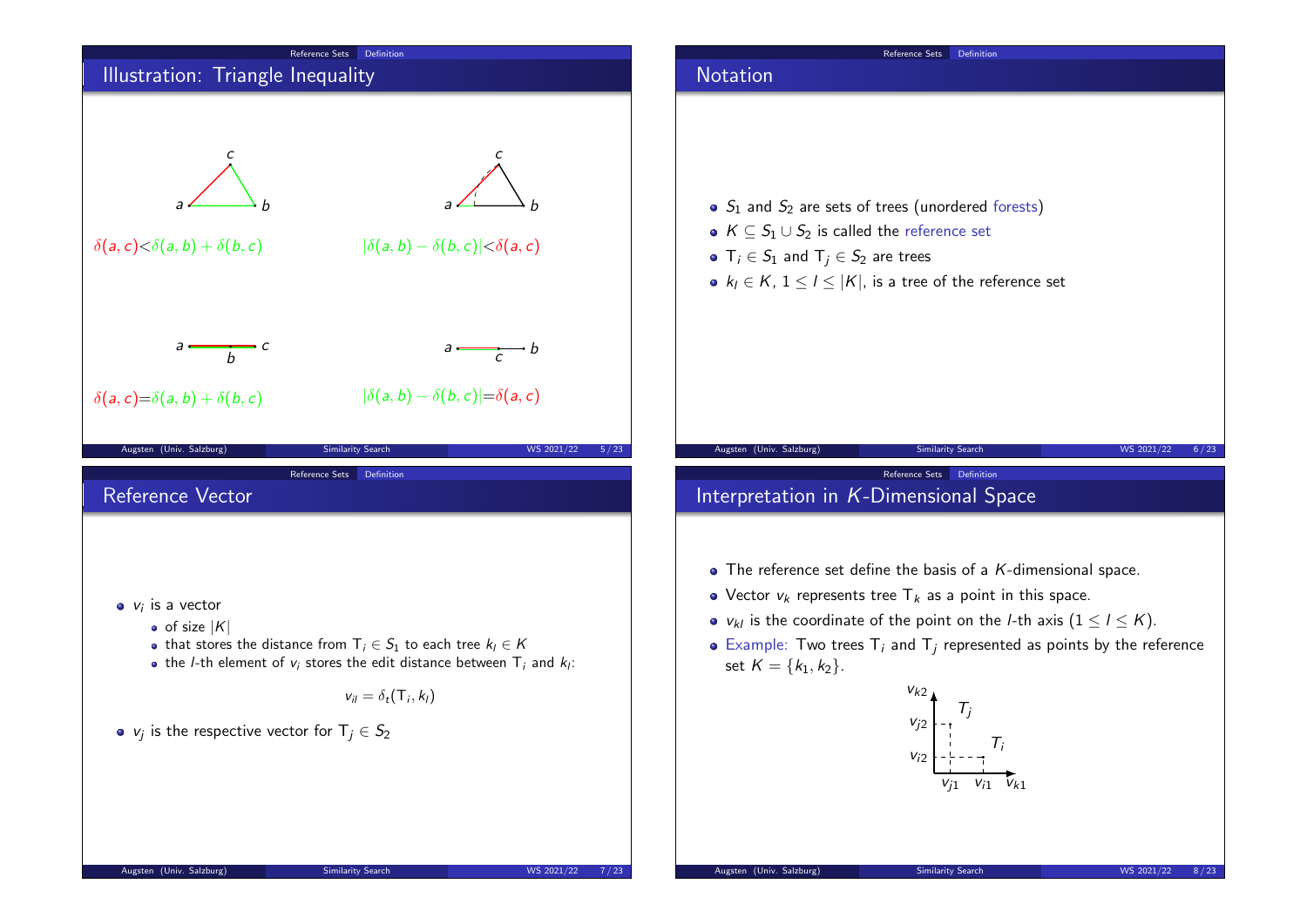

# Upper and Lower Bound

• From the triangle inequality it follows that for all  $1 \leq l \leq |K|$ 

$$
|v_{il}-v_{jl}|\leq \delta_t(T_i,T_j)\leq v_{il}+v_{jl}
$$

**·** Upper bound:

$$
\delta_t(\mathsf{T}_i,\mathsf{T}_j) \leq \min_{l,1 \leq l \leq |\mathsf{K}|} v_{il} + v_{jl} = u_t(\mathsf{T}_i,\mathsf{T}_j)
$$

**a** Lower bound:

$$
\delta_t(\mathsf{T}_i, \mathsf{T}_j) \geq \max_{l, 1 \leq l \leq |\mathsf{K}|} |v_{il} - v_{jl}| = l_t(\mathsf{T}_i, \mathsf{T}_j)
$$

- Approximate join: match all trees with  $\delta_t(\mathsf{T}_i, \mathsf{T}_j) \leq \tau$ Upper bound: If  $u_t(T_i, T_j) \leq \tau$ , then  $T_i$  and  $T_j$  match.
	- Lower bound: If  $l_t(T_i, T_j) > \tau$ , then  $T_i$  and  $T_j$  do not match.

Reference Sets Upper and Lower Bound

Augsten (Univ. Salzburg) Similarity Search WS 2021/22 10/23

# Reference Set — Tradeoff

- Small reference set: efficient reference vector computation
	- $\bullet$  we have to compute  $|S|$  distances for each additional tree in the reference set to construct the vectors
	- for small reference sets the construction of the vectors is cheaper
- Large reference set: effective filters
	- large reference sets make  $u_t$  and  $l_t$  more effective
	- thus, once the reference vectors are computed, less distance computations are needed
- Where is the optimum?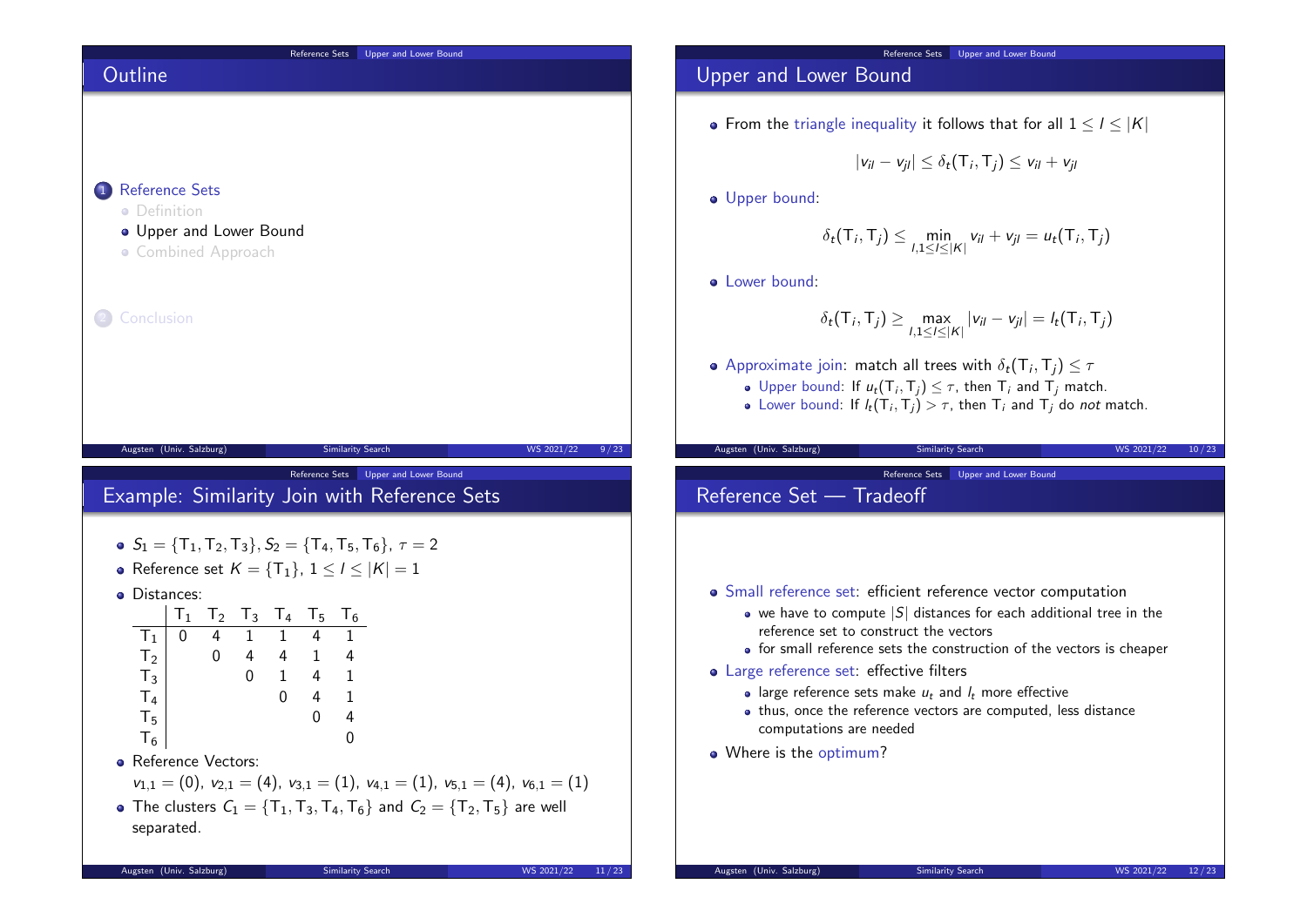### Reference Sets Upper and Lower Bound

# Well Separated Clusters

- We cluster the set  $S = S_1 \cup S_2$ .
- The clusters are well separated for threshold  $\tau$  if
	- trees within a cluster have small distance (within  $\frac{\tau}{2}$ )
	- trees from different cluster have large distance (more than  $\frac{3\tau}{2}$ )
- $\bullet$  Example: Two well separated clusters  $C_1$  and  $C_2$ .



Augsten (Univ. Salzburg) Similarity Search WS 2021/22 13/23

Reference Sets Upper and Lower Bound

# Trees in Different Clusters — Lower Bound Applies

- Lower bound:  $\delta_t(\mathsf{T}_i, \mathsf{T}_j) > |v_{il} v_{jl}| = |\delta_t(\mathsf{T}_i, k_l) \delta_t(k_l, \mathsf{T}_j)|$
- Assumption:  $T_i \in S_1$  is in cluster  $C_1$ ,  $T_i \in S_2$  is in cluster  $C_2$ .
	- The clusters are well separated.
	- The cluster  $C_1$  contains a reference tree  $k_1 \in K$ .
- In this case  $v_{il} \leq \frac{\tau}{2}$  and  $v_{jl} > \frac{3\tau}{2} \Rightarrow \delta_t(\mathsf{T}_i, \mathsf{T}_j) > \tau$ .
- Result: If  $\mathsf{T}_i$  and  $k_l$  are in the same cluster, but  $\mathsf{T}_j$  is in a different cluster
	- from  $v_{ij}$  and  $v_{ij}$  we conclude that  $T_i$  and  $T_j$  do not match
	- thus we need not to compute  $\delta_t(\mathsf{T}_i,\mathsf{T}_j)$



#### Reference Sets Upper and Lower Bound

- Trees within the Same Cluster Upper Bound Applies
- Upper bound:  $\delta_t(\mathsf{T}_i, \mathsf{T}_j) \leq v_{il} + v_{jl} = \delta_t(\mathsf{T}_i, k_l) + \delta_t(k_l, \mathsf{T}_j)$
- Assumption:  $T_i \in S_1$  and  $T_i \in S_2$  are in the same cluster C.
	- The clusters are well separated.
	- The cluster C contains a reference tree  $k_1 \in K$ .
- In this case  $v_{il} \leq \frac{\tau}{2}$  and  $v_{jl} \leq \frac{\tau}{2} \Rightarrow \delta_t(\tau_i, \tau_j) \leq \tau$ .
- Result: If  $\mathsf{T}_i$ ,  $\mathsf{T}_j$ , and  $k_l$  are in the same cluster
	- from  $v_{ii}$  and  $v_{jj}$  we conclude that  $T_i$  and  $T_j$  match
	- thus we need not to compute  $\delta_t(\mathsf{T}_i,\mathsf{T}_j)$



Reference Sets Upper and Lower Bound

# Optimum — Well Separated Clusters

- Optimum:
	- clusters are well separated
	- the reference set contains one tree per cluster
- $\bullet$  Guha et al. [GJK+02] find clusters by sampling and estimate a reference set size.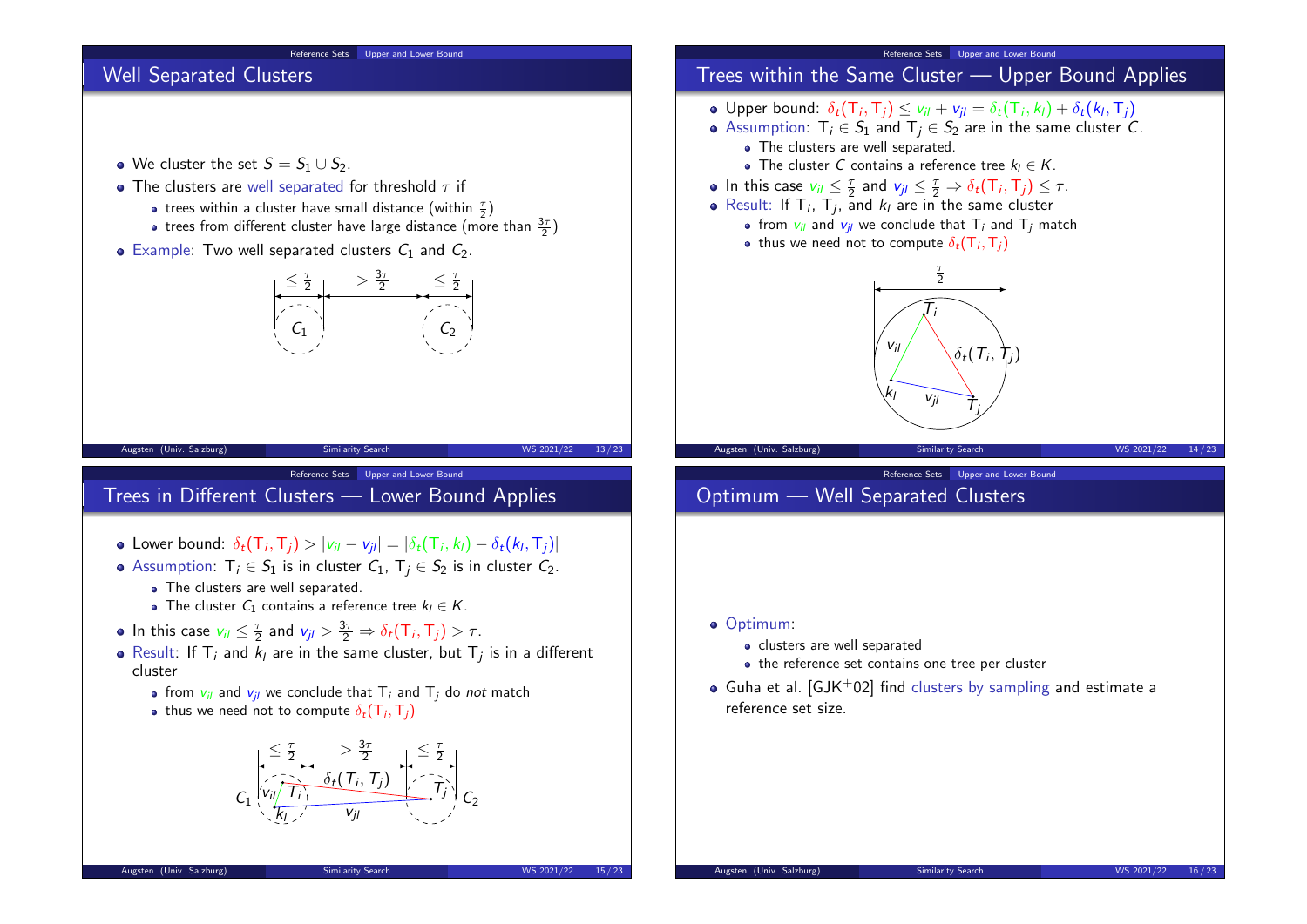